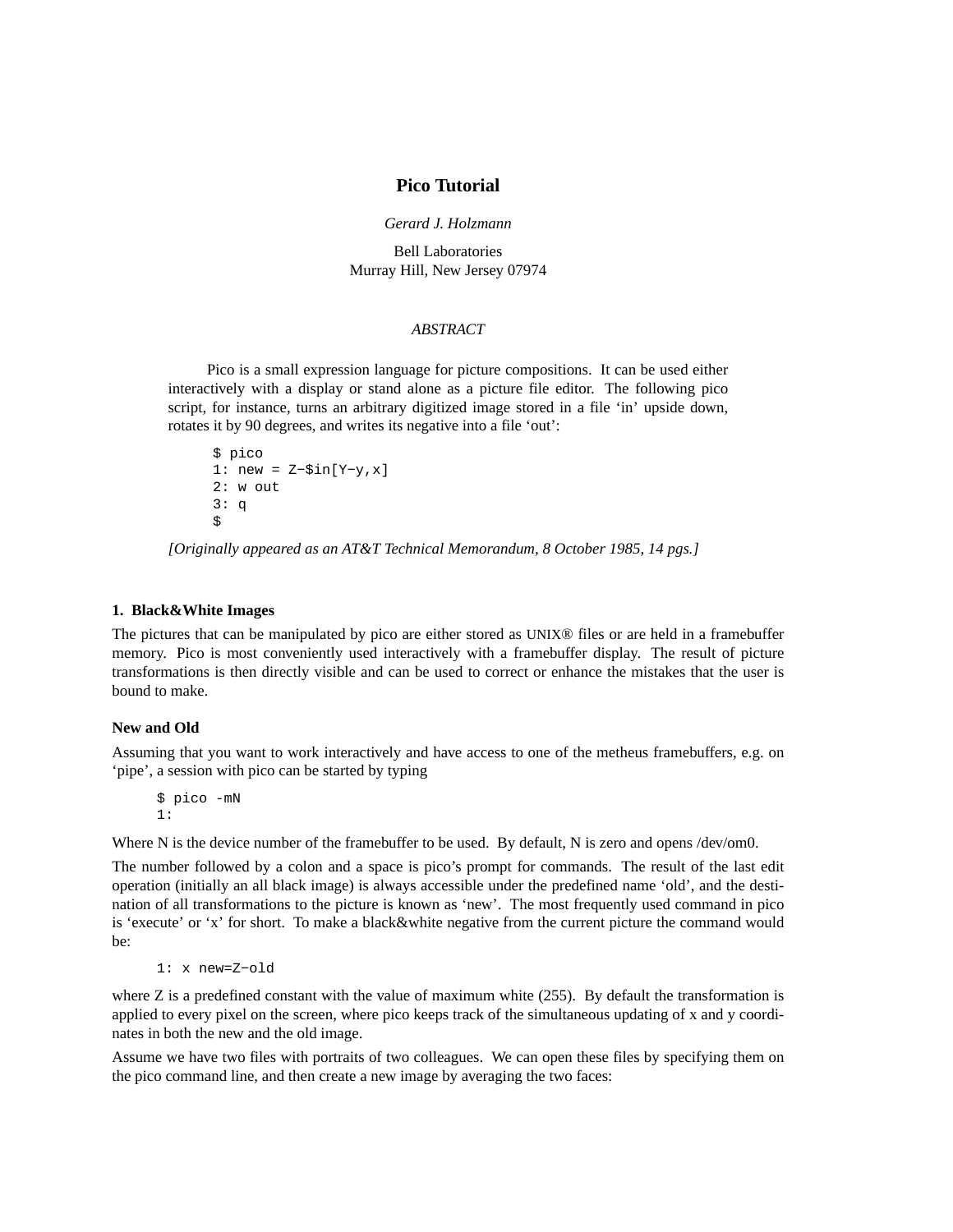\$ pico -m2 ./face/rob ./face/pjw  $1: x$  new= $(\frac{2}{3} \text{rob} + \frac{2}{3} \text{p} \text{jw})/2$ 2:

The transformation is written as an assignment of an expression to the lvalue 'new'. Names preceded by a dollar sign always refer to picture files, for instance as specified on the command line. A long name such as '/n/kwee/t0/face/512x512x8/rob' is abbreviated to its base name 'rob' (the part following the last slash). Not all file names have to be provided on the command line though. We can, for instance, append a new file 'doug' by typing:

2: a "/n/kwee/t0/face/512x512x8/doug"

(the double quotes are necessary) and we can check which files are currently open by typing 'f':

```
3: f
$0 old color resident
$1 rob black/white resident
$2 pjw black/white resident
$3 doug black/white absent
```
The numbers in the first column serve as a shorthand for the file names. Typing '\$1' therefore is equivalent to typing '\$rob'. We will use both notations '\$1' and '\$rob' below. The first line '\$0' is a shorthand for 'old' and refers to the screen.

We have a black and white image on the screen that is an average of the two files 'rob' and 'pjw'. To see 'rob' separately we could type:

4: x new=\$1

but that is hardly an inspiring procedure. Let's just take the left half or rob's face combined with the right half of peter's:

5: x new=(x < 256) ? \$rob : \$pjw

or even to make a nice mirror image:

5: x new=(x < 256) ?  $$rob[x,y] : $rob[X-x, y]$ 

The variable 'x' used in the expression (not to be confused with the first 'x' on the command line which identifies the type of command to be executed) is predefined and gives the x-coordinate of the pixels on the screen. Since 512 pixels will fit on one scan line, a pixel in the middle of the screen has an x-coordinate of 256. We could also have used the predefined constant X, storing the maximum x value on a scan line (511) and use the expression 'X/2' to find the middle of a line.

The expression above is a conditional of the form:

condition ? iftrue : iffalse .

For every screen position where the condition holds the 'iftrue' part of the expression applies and everywhere else the 'iffalse' part applies. Two other predefined variables of this type are 'y' (the y-coordinate of the destination) and 'i'  $(512*y+x)$ . Since \$0 refers to the screen we can turn the picture on the screen upside down by typing:

6: x new = \$0[x, 511−y]

or equivalently:

7: x new = \$0[512\*512−i]

All pixels in the black&white picture are internally represented by a value in the range 0..255, where 0 means black and 255 means white. To reverse an image, therefore it would suffice to subtract the current value of each pixel from its maximum value 255, which is stored in constant Z. Getting very bold we can turn the picture on its side, and make it negative by saying:

8: x new = 255 − old[y,x]

or, slightly more abstract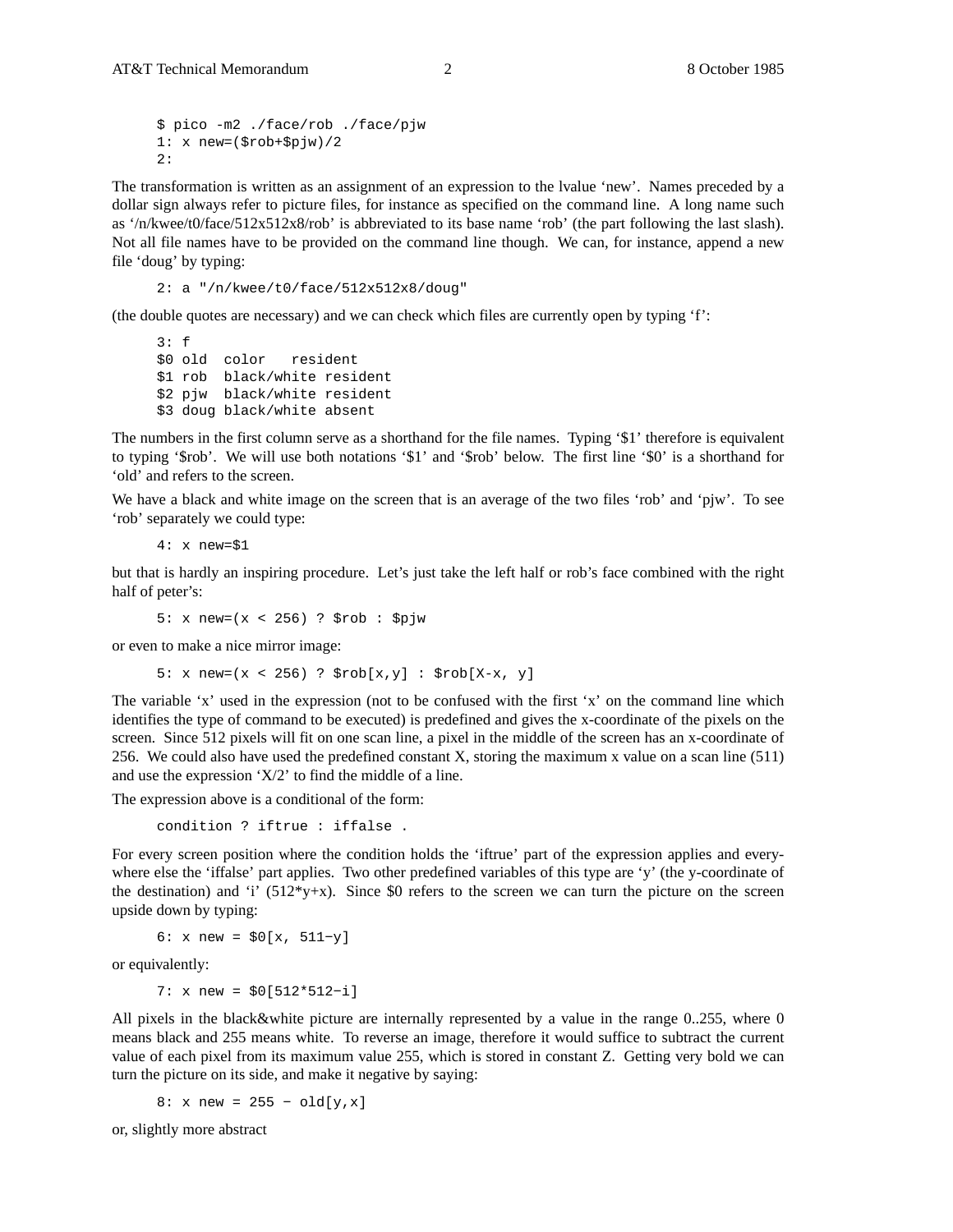9: x new =  $Z - old[y, x]$ 

Note that we swapped x and y to turn the picture on its side. Nothing can stop us now:

10: x new=(x<X/3)?\$1:(x>X\*2/3)?\$2:3\*((x−X/3)\*\$2+(X\*2/3−x)\*\$1)/X

fades 'rob' slowly into 'pjw'. Actually this last transformation is easier to read as a little pico program. To see how this works, and what the defaults in the above expression really are, the above expression could also be typed as:

```
10: x {}int left, right
       left = 512/3; right = 512*2/3for (y = 0; y < 512; y++)for (x = 0; x < 512; x++)\{ if (x < left)new[x,y] = $1else if (x > right)
                       new[x,y] = $2else
                       new[x,y] = 3*((x−left)*$2+(right−x)*$1)/512
       }
}
```
There far fewer defaults here, though an assignment to 'new' is still interpreted as a parallel assignment to all three color channels in the picture. You can override the defaults by making the program still more explicit, for instance by using the suffixes 'red', 'grn', and 'blu' to access color channels separately: 'new[x,y].red', 'new[x,y].grn', and 'new[x,y].blu'. To see the effect you need to set the workbuffer to color mode first though, using the command 'color'. You go back to the default black and white mode with the command 'nocolor' (see also below).

Of course, nothing tells us that we should only type things that make sense. All normal arithmetic operators from C are available. The " operator, for instance, makes an 'exclusive or' of its operands. Thus,

11: x new=xˆyˆ\$rob

is a particularly striking effect,

12: x new = (\$rob > \$pjw) ? (\$rob\*\$pjw)/Z : \$doug

looks promising but is rather disappointing. But then,

13: x new = \$rob +(Z − \$rob[x+2, y+2])

is an attempt to make a relief that again works relatively well.

There is no range checking on explicit or implicit array indexing. The use of ' $x+2$ ' in the last expression is therefore risky and is best protected with a conditional:

13: x new = \$rob +(Z − (x < 509 && y < 509)?\$rob[x+2, y+2]:Z)

or more conveniently with the builtin 'clamp':

 $14: x new = $rob + (Z - $rob[clamp(x+2), clamp(y+2)])$ 

A promising attempt to make a core dump would be to type something like:  $$rob[x*x, x/y]$ .

#### **2. Color Images**

A complete picture specifies pixel values for each of three separate color channels: red, green, and blue. For a black&white picture the three channels are equal. The omission of a channel suffix to 'old', 'new' or a file name is interpreted to mean that the expression will apply equally to all three color channels. By specifying an explicit suffix 'red', 'grn' or 'blu', however, we can write each channel separately. So: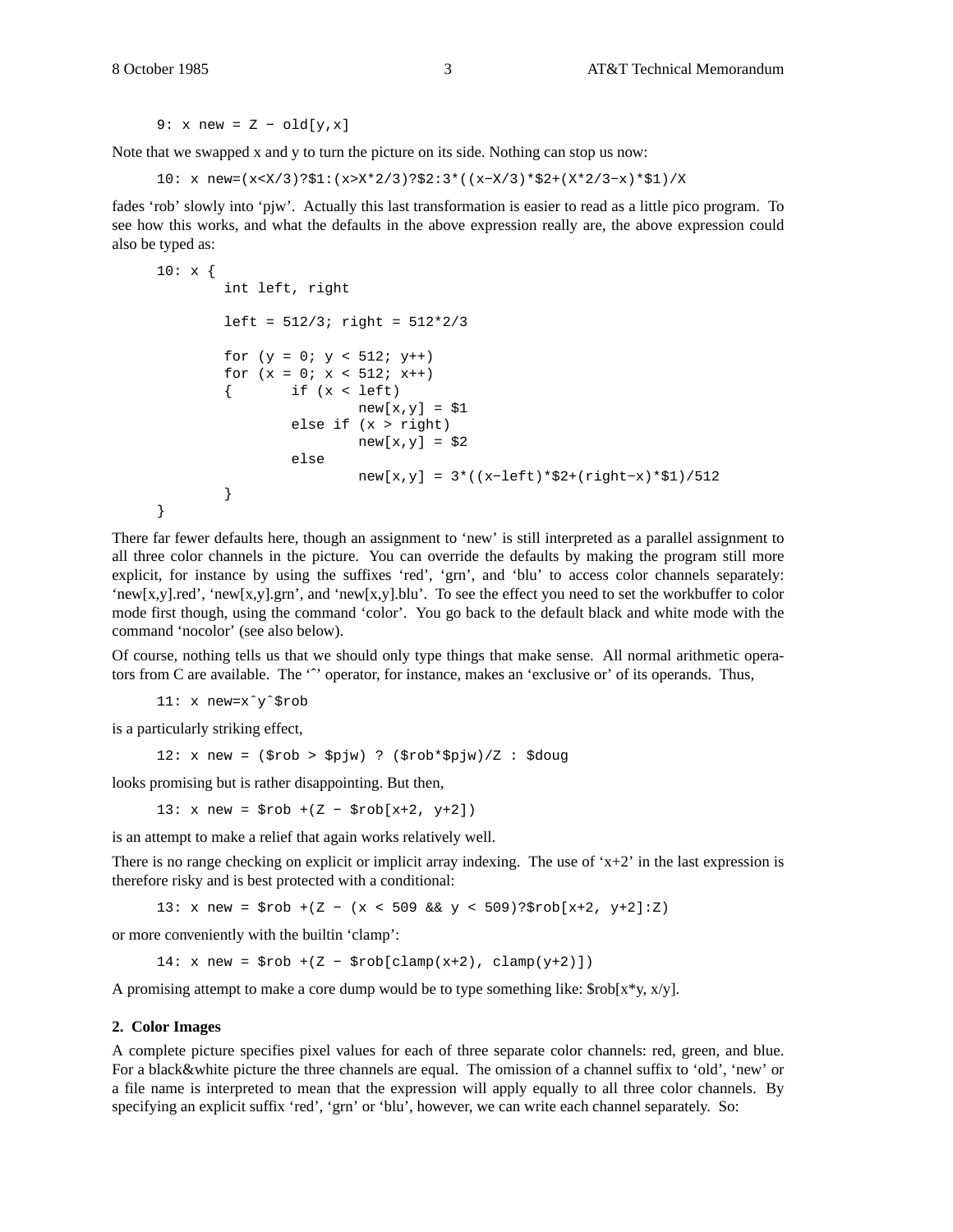14: color 15: x new.red=\$rob 16: x new.grn=\$rob 17: x new.blu=255−\$rob

will write 'rob' on the red and green channels, and its negative on the blue channel. We could also have combined the first two lines in a chain single assignment:

18: x new.red=new.grn=\$rob

We could also have written a separate value to each channel with the 'rgb' suffix and a 'composite' in square brackets:

19: x new.rgb = [ \$rob, \$rob, 255−\$rob ]

The channels are addressed by the three fields of the composite in the order: [red, green, blue]. Omitting to specify a composite with an 'rgb' prefix typically results in only the red channel being written. As expected,

 $20: x new.rqb = [ old.qrn, old.blu, old.read ]$ 

rotates the colors of the picture. And, of course, you can freely combine the color suffixes with array indexing: \$rob.blu is just a shorthand for either '\$rob[x, y].blu' or '\$rob[i].blu' and the variables 'x', 'y', and 'i' in these can be replaced by just any monstrous C-style expression.

#### **3. The Color Maps**

When working interactively, the color map in the framebuffer can be set with one of the commands cmap (all channels), cmap.red, cmap.grn, or cmap.blu. The color map is a mapping table that assigns a pixel brightness in the range 0..255 to a pixel value as stored in the pixel array, also in the range 0..255. The variable 'i' is used to index the color map. For instance:

21: x cmap = Z−i

will very quickly make a negative, and

 $22: x \text{ comp} = i$ 

turns the picture back to normal. To fake a color picture in a black and white image you can try:

```
23: x cmap.red = (i <= 85) ? i : 0
24: x cmap.grn = (i > 85 && i < 170) ? i : 0
25: x cmap.blu = (i >= 170) ? i : 0
```
Note however that changing the color map only changes the appearance of the picture on the monitor, not its definition in the picture array.

#### **4. Undo, Read, Write, and Windows**

The undo command 'u' will restore the display ('old') to the state in which it was when pico was started.

The 'append' command, to add files to the list of dollar arguments was discussed before. 'get' instead of 'a' will put the file into \$0, that is on the screen. To save the current state of the display in a file, use:

26: w filename

A raw black&white picture file, without the pico header, can be written by using 'w −' instead of 'w' (for instance when dumping a file to be viewed with an editor uneducated in picture file headers such as 'flicks'). A file with an 1127 standard header (also known as the 'td-header') is obtained by typing 'w +' instead of 'w' (recommended for color pictures). To close a no longer used file and free up some memory for others, say:

27: d doug

or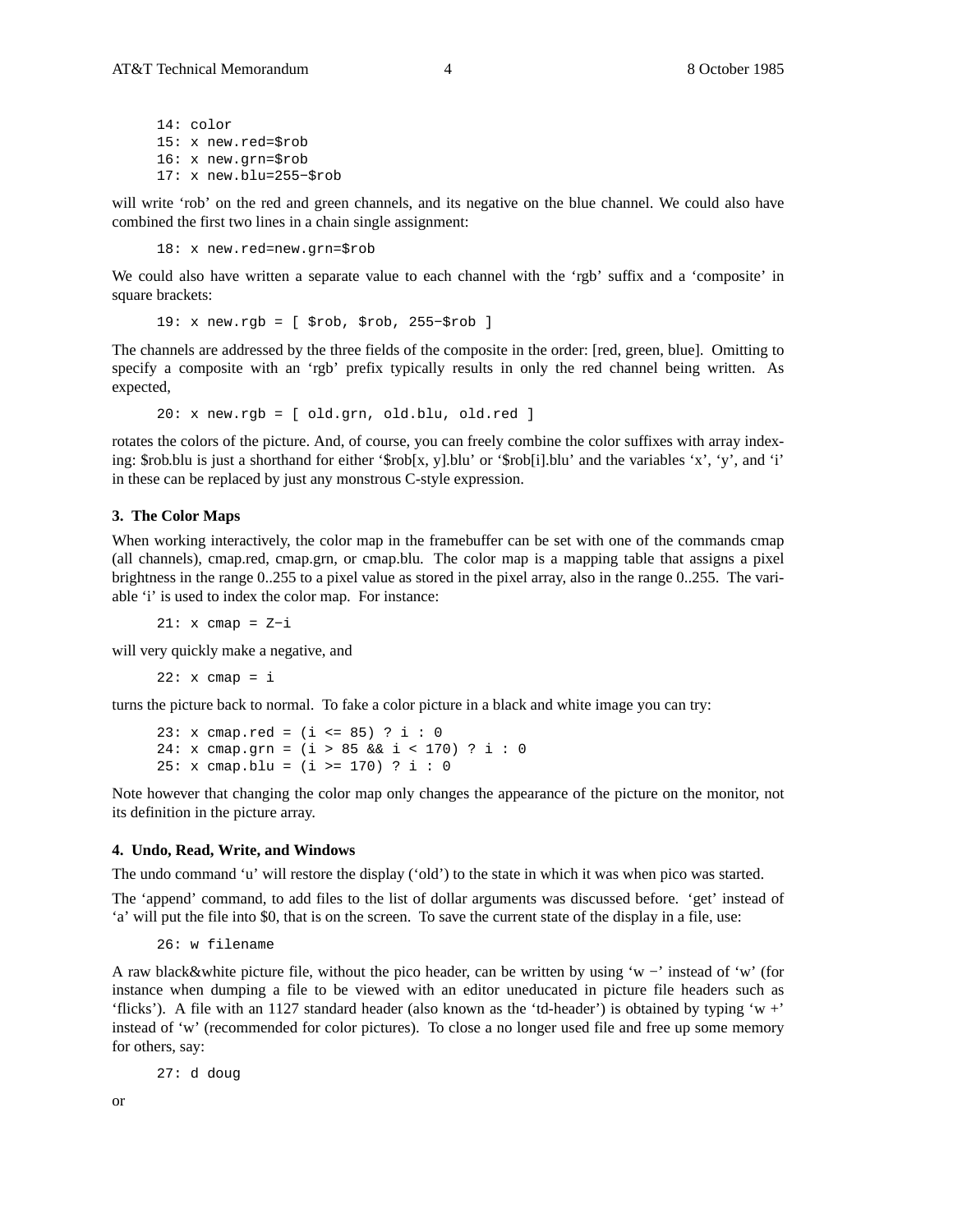27: d \$1

giving the file's base name or its dollar number. To restrict the updates to a window on the screen you can set:

30: window 10 100 200 300

which makes a window with origin at  $(x,y) = (10,100)$ , 200 pixels wide and 300 pixels deep. And, if you really want to exit pico you can type a control-D or resort to the 'quit' command:

32: q

#### **5. Pico Programs**

As briefly shown in one of the examples above, it is possible to write small explicit pico programs for the more difficult transformations that cannot be handled by the defaults. The control structure for the pico programs is again stolen from C. Data types, however, are largely absent.

A pico program starts with a left curly brace '{' followed by zero or more declarations of (long) integers or arrays. For instance,

```
33: x {
        int a, b; array ken[100]
        ...
```
Note carefully that the left curly brace turns off the default control flow over all the pixels in a picture: in a program the control flow must be explicited. The above program fragment declares two local integers 'a' and 'b' which by default will be initialized to zero, and an array of 100 (long) integers named 'ken', also initialized to zeros. To initialize it to another value, use constants:

int  $a = 9$ 

Statements can either be separated by newlines or by explicit semicolons. Here then is a list of valid types of statements:

```
lvalue = expr
if (expr) stmnt
if (expr) stmnt else stmnt
for (expr; expr; expr) stmnt
while (expr) stmnt
do stmnt while (expr)
label: stmnt
goto label
\{ stmnt \}
```
An lvalue is an explicitly declared local variable or array element, one of the predefined variables 'x', 'y', and 'i', or a picture element. A picture element can again be a file name such as \$doug with a default selection of the pixel inside it,  $\delta \frac{\text{doug}[i]}{\text{d}}$ , or it can be more explicit as in  $\delta \frac{\text{doug}[x/2, y\ll1] \text{.}$  The destination of the transformation, is again referred to by the keyword 'new'. The equivalent of

 $34: x$  new=old[y,x]

to turn the picture on its side, can be written as a pico program:

<sup>†</sup> Note that is is the programmers responsibility to make sure that the variable i has the proper value. In particular, if only x and x are updated \$doug will still default to \$doug[i] and be equivalent all through the program to \$doug[0,0] independent of x and y.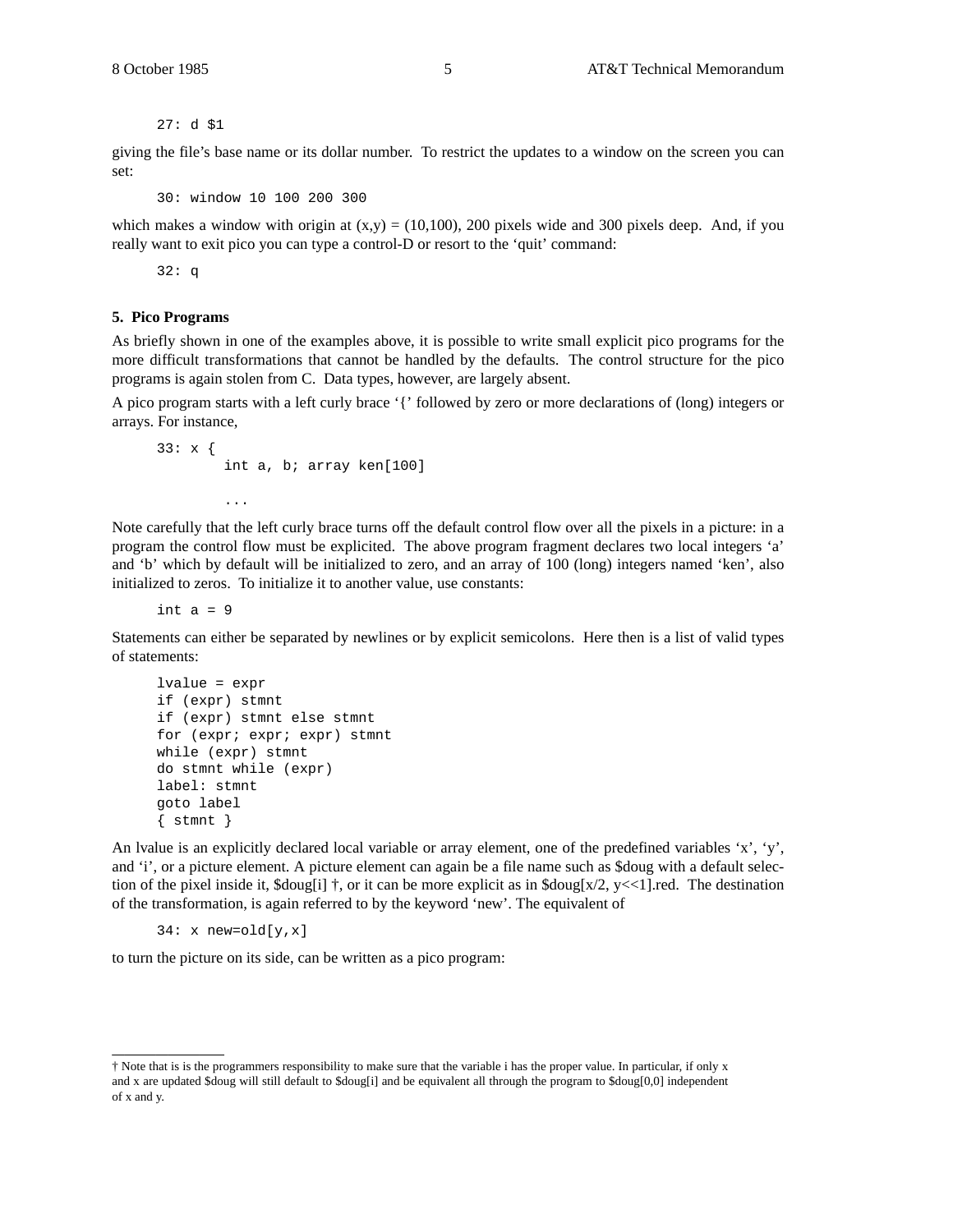```
35: x {
       for (y = 0; y < 512; y++)for (x = 0; x < 512; x++)new[x,y] = old[y,x]}
```
Note that the control flow must be explicited. Typing only

 $36: x { new[x,y] = old[y,x]}$ 

would use the initial (zero) values of 'x' and 'y' and merely assign new[0,0] = old[0,0].

### **6. More On Defaults**

One more word about defaults. Pico tries to be smart about assigning types to values. When a single rvalue is needed and a color composite is available and average of the color channels is the default, for instance:

'old' becomes '(old[x,y].red+old[x,y].grn+old[x,y].blu)/3'.

If on the other hand a value is available and a composite is needed the value will be replicated into a fake composite. To override the defaults assignments can of course always be made more explicit. Normal cases should work as expected, for instance, by default:

new = old

truly means

new.red = old.red; new.grn=old.grn; new.blu=old.blu

## **7. Pico Procedures**

There is a facility in pico to declare named segments of code and use these as functions or procedures. As an example, the following command declares a procedure 'doit' that makes a histogramme of a window of pixels on the screen. It is equivalent to the sequence:

```
37: window a b w d
38: x histo[old]++
39: window 0 0 512 512
```
For no solid reason "histo" is a predefined global array of 256 elements. In a procedure this is written as:

```
37: def doit(a, b, w, d) {
       global array histog[256]
        for (y = a; y < a+w; y++)for (x = b; x < b+d; x++)histog[old[x, y]]++
}
```
The declaration prefix 'global' extends the scope of the array so that it can be referred to in subsequent procedures, programs or expressions. We can now call the procedure and use the histogramme to change the color map:

38: x { doit(0,0,512,512); } 39: x cmap = histog[i]%256

# **8. Non-Interactive Use of Pico**

When pico is used without having access to a framebuffer all commands will still work. To check the result of executing commands it can be convenient to write what would have been the current screen image into a file with the 'w' command and view it in another mux-window on the 5620 terminal with 'flicks'. For instance, in one window the session can be: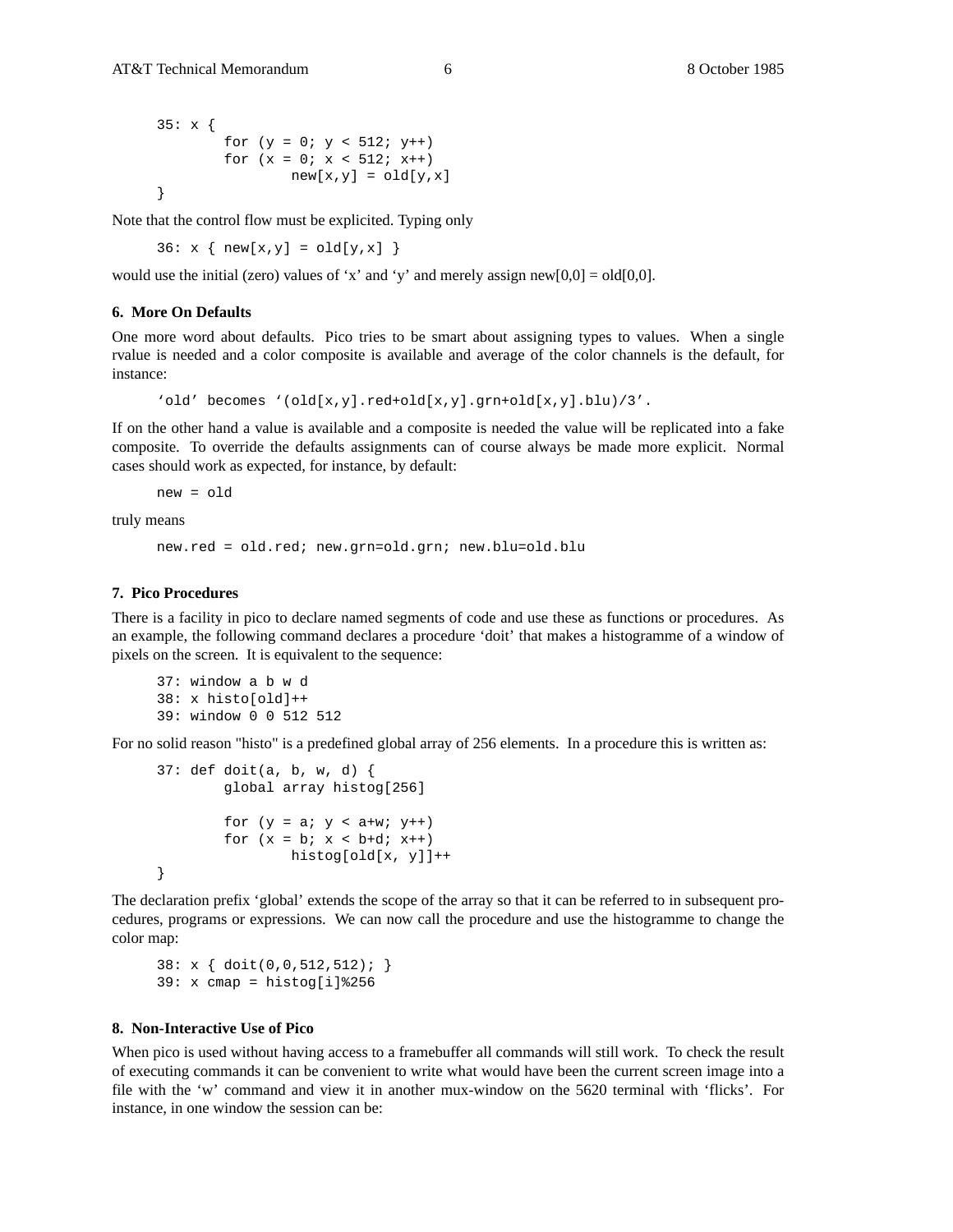```
$ pico −n rob pjw
1: x new=($rob*$pjw)/255
2: nocolor
3: w − junk
4:
```
While in another window 'flicks' is downloaded repeatedly as:

\$ flicks junk

# **9. Appendix: Overview of Pico commands**

Commands preceded by a star only have effect when the framebuffer display is open.

|        | <b>COMMAND</b>                                                                  | <b>DESCRIPTION</b>                                                                                                                                                                                                                    |
|--------|---------------------------------------------------------------------------------|---------------------------------------------------------------------------------------------------------------------------------------------------------------------------------------------------------------------------------------|
|        | $a [x y w d]$ file,<br>d basename/\$n,<br>h file,<br>r file,<br>$w$ [-/+] file, | append file with optional offset/dimensions,<br>delete file,<br>read header information from file(s),<br>read (library) command file,<br>write file or window with or without a header<br>format: $default = pico, - = raw, + = dump$ |
|        | nocolor<br>color                                                                | update & display only 1 channel<br>update & display all 3 channels                                                                                                                                                                    |
|        |                                                                                 | window x y w d, restrict workarea to this window,                                                                                                                                                                                     |
|        | get \$n                                                                         | get [x y w d] file, read file contents into 'old',<br>refresh 'old' with an already opened file                                                                                                                                       |
| ∗<br>∗ | f,<br>faster,<br>slower,<br>show [name],<br>functions,                          | show mounted files,<br>update display 1 line iso 1 pel at a time<br>undo faster<br>show symbol information (values),<br>show functions,                                                                                               |
|        | x expr,<br>$x \{ ^p{prog} \},$                                                  | def name { pprog }, define a function,<br>execute expr in default loop,<br>execute pico program,                                                                                                                                      |
|        | q,                                                                              | quit,                                                                                                                                                                                                                                 |

File names containing nonalphanumeric characters (period, slash) must be enclosed in double quotes.